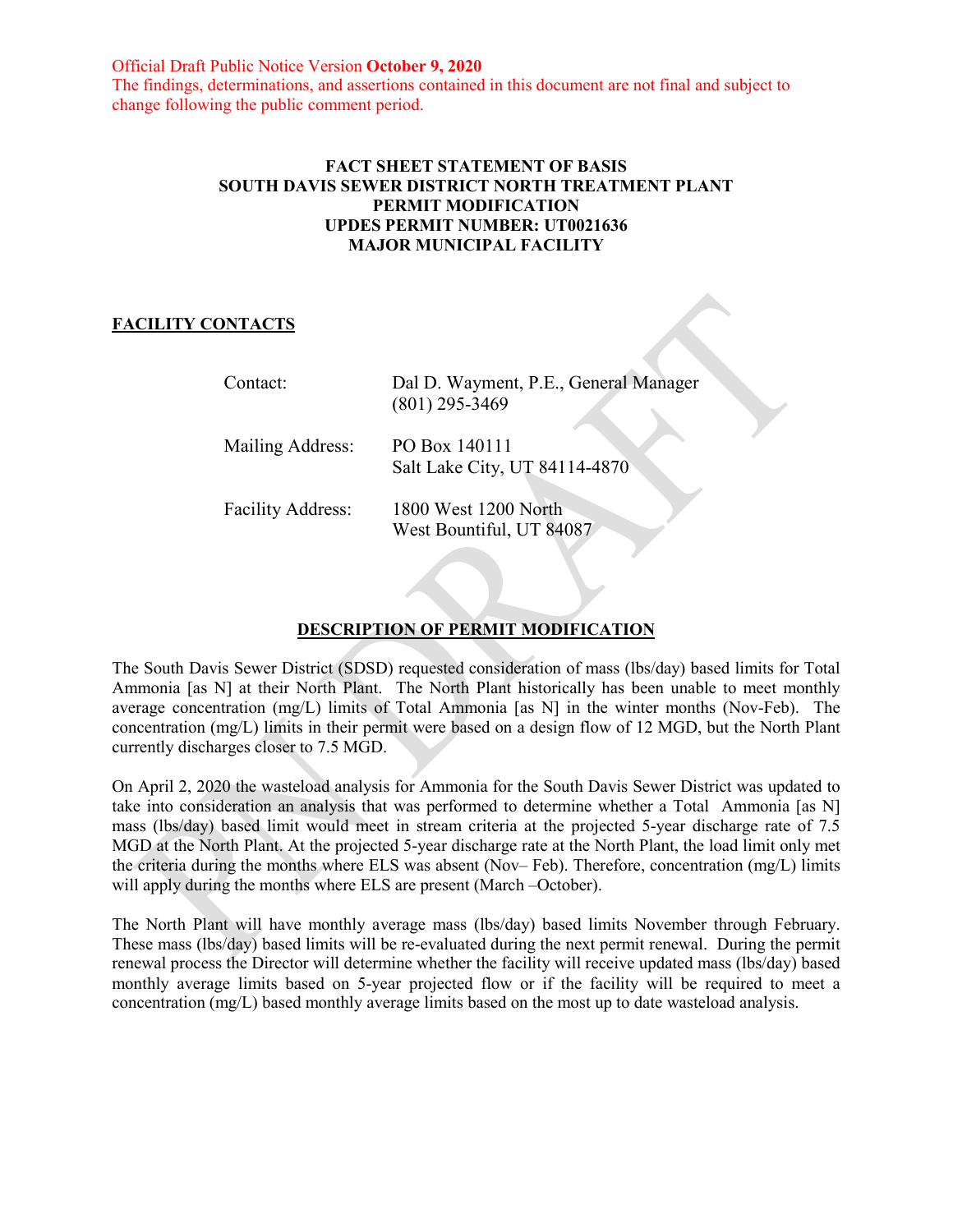Below is a table summarizing the changes to the monthly average Total Ammonia [as N] limits, where changes are highlighted in **Red**:

|                      | Old Limit                | New Limit                   |                          |
|----------------------|--------------------------|-----------------------------|--------------------------|
| Parameter            | Monthly Average,<br>mg/L | Monthly Average,<br>lbs/day | Monthly Average,<br>mg/L |
|                      |                          |                             |                          |
| Total Ammonia [as N] |                          |                             |                          |
| Summer (Jul-Sep)     | 8.0                      |                             | 8.0                      |
| October              | 8.0                      |                             | 8.0                      |
| Fall (Nov-Dec)       | 10.0                     | 1,001                       |                          |
| Winter (Jan-Feb)     | 12.0                     | 1,202                       |                          |
| March                | 8.0                      |                             | 8.0                      |
| Spring (Apr-Jun)     | 12.0                     |                             | 12.0                     |

If the Director determines during the next permit renewal a monthly average concentration (lbs/day) based limits will apply, then SDSD will be given updated concentration (mg/L) based limits based on the most up to date wasteload analysis available. Below is a table summarizing the concentration based limits that will apply to the North Plant based on the most up to date wasteload analysis available:

| Parameter                                                                                                              | Monthly Average, mg/L                     |  |
|------------------------------------------------------------------------------------------------------------------------|-------------------------------------------|--|
| Total Ammonia [as N]<br>Summer (Jul-Sep)<br>October<br>Fall (Nov-Dec)<br>Winter (Jan-Feb)<br>March<br>Spring (Apr-Jun) | 8.0<br>8.0<br>10.0<br>12.0<br>8.0<br>12.0 |  |

The above concentration (mg/L) limits are subject to change during the next permit renewal, when the waste load analysis will be updated.

# **PERMIT DURATION**

It is recommended that this permit modification be effective through the current permit expiration date, November 30, 2021.

> Drafted by Leanna Littler, Discharge Nick von Stackelberg, P.E., Wasteload Analysis Utah Division of Water Quality (801) 536-4300